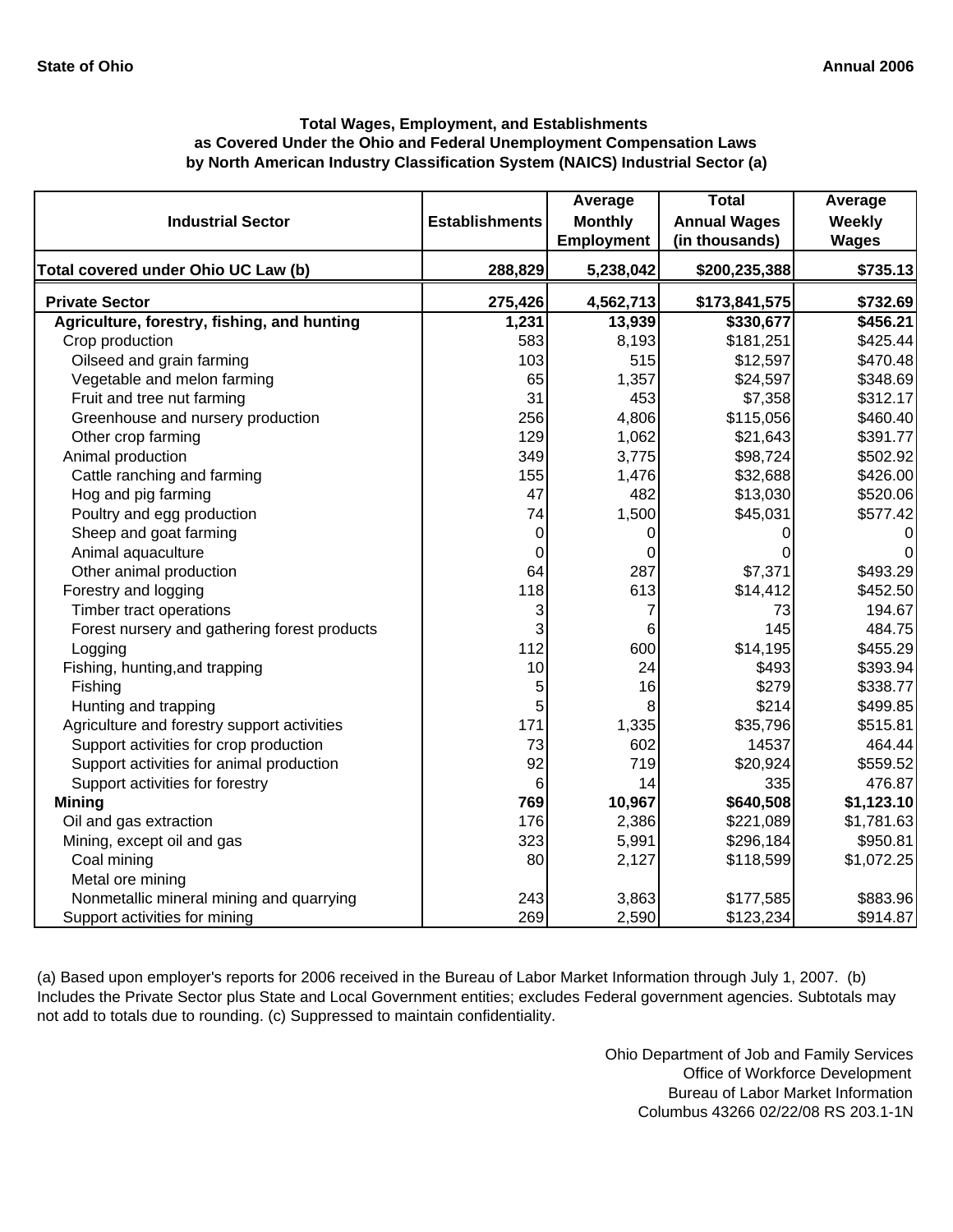|                                               |                       | Average        | <b>Total</b>        | Average       |
|-----------------------------------------------|-----------------------|----------------|---------------------|---------------|
| <b>Industrial Sector</b>                      | <b>Establishments</b> | <b>Monthly</b> | <b>Annual Wages</b> | <b>Weekly</b> |
|                                               |                       | Employment     | (in thousands)      | <b>Wages</b>  |
| <b>Utilities</b>                              | 535                   | 20,647         | \$1,505,444         | \$1,402.15    |
| <b>Utilities</b>                              | 535                   | 20,647         | \$1,505,444         | \$1,402.15    |
| Power generation and supply                   | 308                   | 16,056         | \$1,238,100         | \$1,482.90    |
| Natural gas distribution                      | 118                   | 3,488          | \$221,219           | \$1,219.81    |
| Water, sewage, and other systems              | 109                   | 1,104          | \$46,125            | \$803.71      |
| <b>Construction</b>                           | 27,991                | 230,174        | \$9,708,591         | \$811.13      |
| Construction of buildings                     | 8,060                 | 54,979         | \$2,444,770         | \$855.13      |
| Residential building construction             | 6,224                 | 26,975         | \$1,022,065         | \$728.63      |
| Nonresidential building construction          | 1,836                 | 28,004         | \$1,422,705         | \$976.98      |
| Heavy and civil engineering construction      | 1,547                 | 24,440         | \$1,292,240         | \$1,016.83    |
| Utility system construction                   | 714                   | 10,996         | \$540,896           | \$946.00      |
| Land subdivision                              | 260                   | 1,187          | \$62,421            | \$1,011.71    |
| Highway, street, and bridge construction      | 375                   | 10,306         | \$595,563           | \$1,111.31    |
| Other heavy construction                      | 199                   | 1,951          | \$93,361            | \$920.06      |
| Specialty trade contractors                   | 18,385                | 150,755        | \$5,971,582         | \$761.75      |
| Building foundation and exterior contractors  | 4,505                 | 33,535         | \$1,187,102         | \$680.75      |
| Building equipment contractors                | 6,344                 | 68,907         | \$2,992,645         | \$835.19      |
| Building finishing contractors                | 4,238                 | 25,636         | \$905,395           | \$679.17      |
| Other specialty trade contractors             | 3,299                 | 22,677         | \$886,440           | \$751.73      |
| <b>Manufacturing</b>                          | 17,679                | 795,610        | \$39,799,127        | \$961.98      |
| Food manufacturing                            | 1,026                 | 53,163         | \$2,249,174         | \$813.60      |
| Animal food manufacturing                     | 74                    | 2,765          | \$140,393           | \$976.42      |
| Grain and oilseed milling                     | 0                     | O              | \$0                 | \$0.00        |
| Sugar and confectionery product manufacturing | 0                     |                |                     | 0             |
| Fruit and vegetable preserving and specialty  | 74                    | 11,431         | \$524,962           | \$883.19      |
| Dairy product manufacturing                   | 69                    | 7,758          | \$435,851           | \$1,080.38    |
| Animal slaughtering and processing            | 162                   | 8,519          | \$305,488           | \$689.60      |
| Seafood product preparation and packaging     | 0                     | 0              | O                   | 0             |
| Bakeries and tortilla manufacturing           | 414                   | 12,876         | \$424,709           | \$634.31      |
| Other food manufacturing                      | 111                   | 6,357          | \$281,471           | \$851.50      |
| Beverage and tobacco product manufacturing    | 80                    | 7,094          | \$338,212           | \$916.81      |
| <b>Textile mills</b>                          | 83                    | 2,808          | \$128,664           | \$881.27      |
| Fiber, yarn, and thread mills                 | 3                     | 10             | \$201               | \$397.10      |
| Fabric mills                                  | 32                    | 1,252          | \$46,786            | \$718.92      |
| Textile and fabric finishing mills            | 49                    | 1,546          | \$81,676            | \$1,015.69    |

(a) Based upon employer's reports for 2006 received in the Bureau of Labor Market Information through July 1, 2007. (b) Includes the Private Sector plus State and Local Government entities; excludes Federal government agencies. Subtotals may not add to totals due to rounding. (c) Suppressed to maintain confidentiality.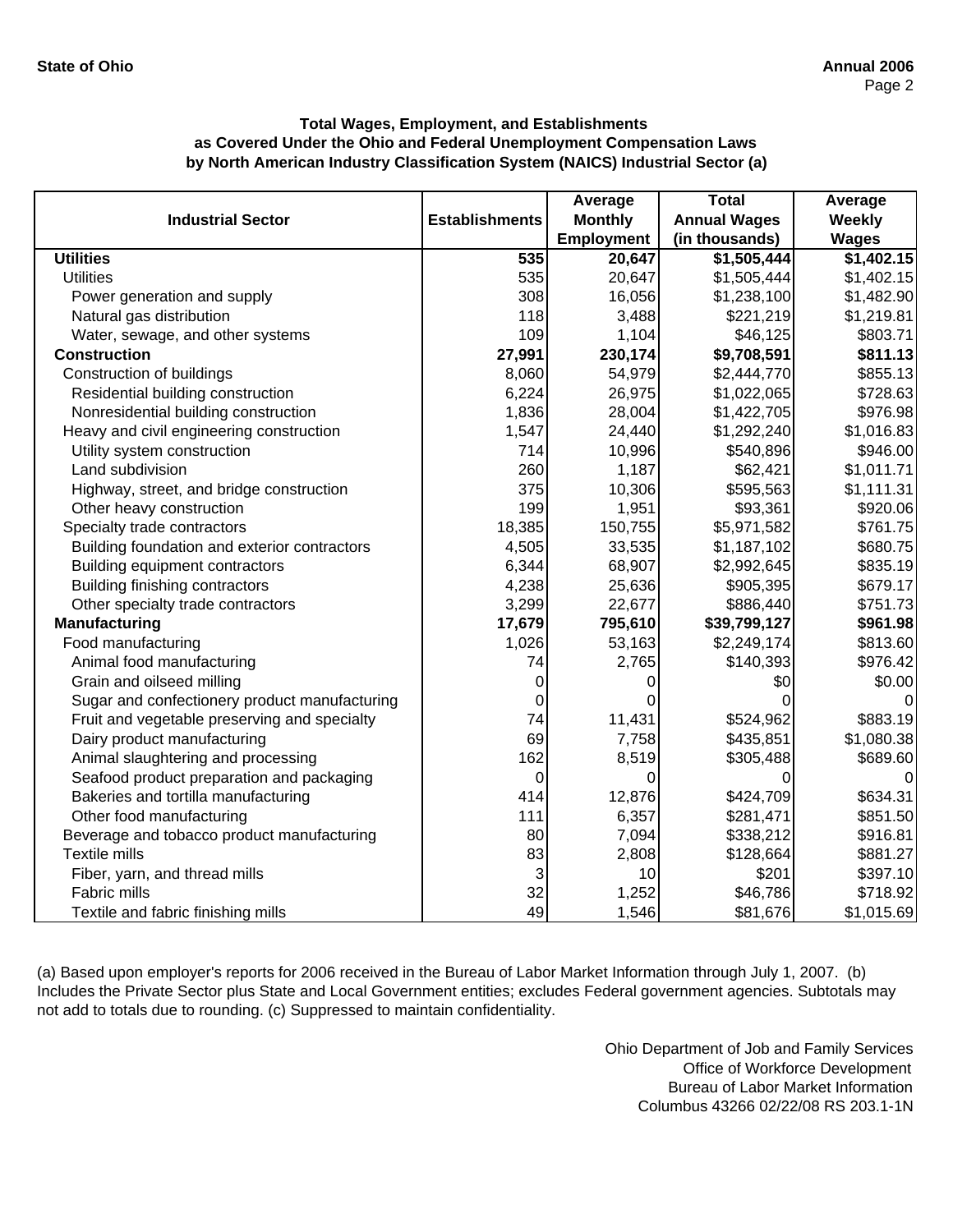|                                             |                       | Average           | <b>Total</b>        | Average      |
|---------------------------------------------|-----------------------|-------------------|---------------------|--------------|
| <b>Industrial Sector</b>                    | <b>Establishments</b> | <b>Monthly</b>    | <b>Annual Wages</b> | Weekly       |
|                                             |                       | <b>Employment</b> | (in thousands)      | <b>Wages</b> |
| Textile product mills                       | 236                   | 4,390             | \$124,759           | \$546.54     |
| Textile furnishings mills                   | 83                    | 1,712             | \$53,119            | \$596.79     |
| Other textile product mills                 | 153                   | 2,678             | \$71,641            | \$514.40     |
| Apparel manufacturing                       | 124                   | 2,858             | \$88,479            | \$595.35     |
| Apparel knitting mills                      | 0                     | 0                 |                     | 0            |
| Cut and sew apparel manufacturing           | 110                   | 2,636             | \$79,110            | \$577.13     |
| Accessories and other apparel manufacturing | 0                     |                   | \$0                 | \$0          |
| Leather and allied product manufacturing    | 28                    | 698               | \$21,908            | \$603.44     |
| Leather and hide tanning and finishing      | 0                     | 0                 |                     | 0            |
| Footwear manufacturing                      | 0                     |                   |                     | 0            |
| Other leather product manufacturing         | 15                    | 560               | \$14,379            | \$493.92     |
| Wood product manufacturing                  | 697                   | 16,476            | \$531,022           | \$619.79     |
| Sawmills and wood preservation              | 114                   | 1,921             | \$56,968            | \$570.33     |
| Plywood and engineered wood product mfg.    | 63                    | 2,850             | \$100,188           | \$676.15     |
| Other wood product manufacturing            | 520                   | 11,706            | \$373,866           | \$614.19     |
| Paper manufacturing                         | 416                   | 24,726            | \$1,167,367         | \$907.94     |
| Pulp, paper, and paperboard mills           | 38                    | 4,898             | \$276,438           | \$1,085.48   |
| Converted paper product manufacturing       | 377                   | 19,828            | \$890,929           | \$864.10     |
| Printing and related support activities     | 1,592                 | 31,327            | \$1,356,061         | \$832.46     |
| Petroleum and coal products manufacturing   | 137                   | 4,552             | \$308,095           | \$1,301.63   |
| Chemical manufacturing                      | 772                   | 47,160            | \$2,902,895         | \$1,183.73   |
| Basic chemical manufacturing                | 175                   | 10,348            | \$733,949           | \$1,363.94   |
| Resin, rubber, and artificial fibers mfg.   | 104                   | 5,819             | \$353,558           | \$1,168.46   |
| Agricultural chemical manufacturing         | 31                    | 2,062             | \$171,679           | \$1,600.81   |
| Pharmaceutical and medicine manufacturing   | 48                    | 5,332             | \$338,793           | \$1,221.85   |
| Paint, coating, and adhesive manufacturing  | 130                   | 7,843             | \$448,794           | \$1,100.44   |
| Soap, cleaning compound, and toiletry mfg.  | 97                    | 9,134             | \$493,112           | \$1,038.15   |
| Other chemical product and preparation mfg. | 188                   | 6,621             | \$363,010           | \$1,054.35   |
| Plastics and rubber products manufacturing  | 1,036                 | 68,927            | \$2,736,669         | \$763.54     |
| Plastics product manufacturing              | 787                   | 49,349            | \$1,892,718         | \$737.58     |
| Rubber product manufacturing                | 249                   | 19,578            | \$843,951           | \$828.98     |
| Nonmetallic mineral product manufacturing   | 854                   | 31,901            | \$1,554,174         | \$936.88     |
| Clay product and refractory manufacturing   | 150                   | 6,093             | \$235,306           | \$742.71     |
| Glass and glass product manufacturing       | 127                   | 8,982             | \$442,899           | \$948.27     |
| Cement and concrete product manufacturing   | 370                   | 8,210             | \$339,290           | \$794.73     |

(a) Based upon employer's reports for 2006 received in the Bureau of Labor Market Information through July 1, 2007. (b) Includes the Private Sector plus State and Local Government entities; excludes Federal government agencies. Subtotals may not add to totals due to rounding. (c) Suppressed to maintain confidentiality.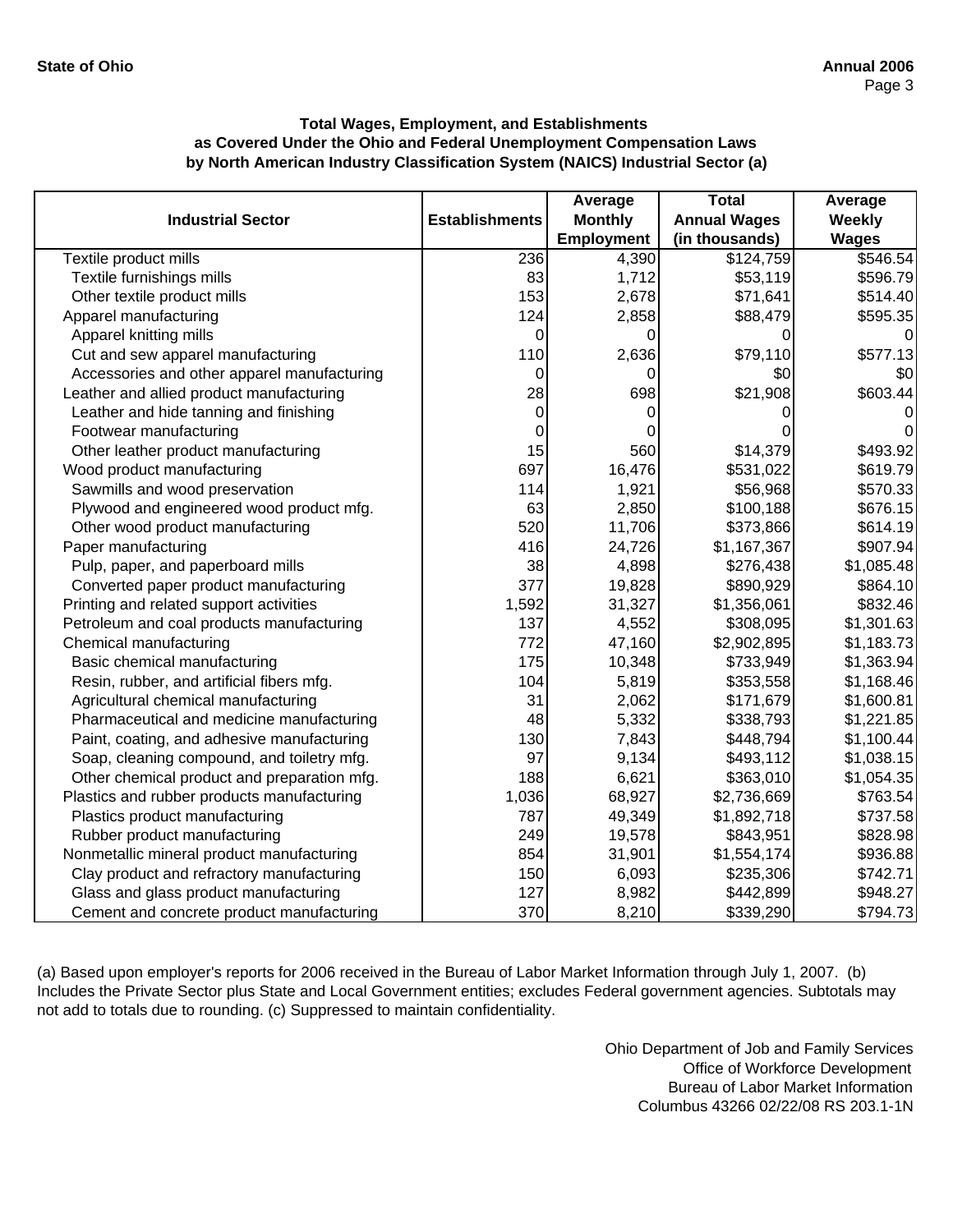|                                                   |                       | Average           | <b>Total</b>        | Average      |
|---------------------------------------------------|-----------------------|-------------------|---------------------|--------------|
| <b>Industrial Sector</b>                          | <b>Establishments</b> | <b>Monthly</b>    | <b>Annual Wages</b> | Weekly       |
|                                                   |                       | <b>Employment</b> | (in thousands)      | <b>Wages</b> |
| Lime and gypsum product manufacturing             | $\overline{19}$       | 850               | \$46,295            | \$1,047.19   |
| Other nonmetallic mineral products                | 188                   | 7,766             | \$490,385           | \$1,214.27   |
| Primary metal manufacturing                       | 507                   | 51,230            | \$3,169,502         | \$1,189.77   |
| Iron and steel mills and ferroalloy manufacturing | 60                    | 12,640            | \$879,439           | \$1,338.00   |
| Steel product mfg. from purchased steel           | 115                   | 9,456             | \$502,736           | \$1,022.42   |
| Alumina and aluminum production                   | 56                    | 3,683             | \$163,387           | \$853.04     |
| Other nonferrous metal production                 | 52                    | 8,284             | \$686,137           | \$1,592.92   |
| Foundries                                         | 226                   | 17,167            | \$937,804           | \$1,050.54   |
| Fabricated metal product manufacturing            | 4,003                 | 116,911           | \$5,352,890         | \$880.50     |
| Forging and stamping                              | 254                   | 13,116            | \$603,957           | \$885.50     |
| Cutlery and handtool manufacturing                | 94                    | 4,532             | \$191,037           | \$810.67     |
| Architectural and structural metals mfg.          | 683                   | 19,221            | \$804,195           | \$804.60     |
| Boiler, tank, and shipping container mfg.         | 115                   | 8,035             | \$444,480           | \$1,063.85   |
| Hardware manufacturing                            | 46                    | 1,431             | \$55,668            | \$748.15     |
| Spring and wire product manufacturing             | 91                    | 3,462             | \$143,626           | \$797.88     |
| Machine shops and threaded product mfg.           | 1,731                 | 26,642            | \$1,116,108         | \$805.63     |
| Coating, engraving, and heat treating metals      | 570                   | 14,707            | \$563,625           | \$736.96     |
| Other fabricated metal product manufacturing      | 422                   | 25,765            | \$1,430,194         | \$1,067.50   |
| Machinery manufacturing                           | 2,216                 | 84,178            | \$4,294,786         | \$981.17     |
| Ag., construction, and mining machinery mfg.      | 113                   | 6,262             | \$259,838           | \$797.98     |
| Industrial machinery manufacturing                | 297                   | 9,798             | \$499,832           | \$981.06     |
| Commercial and service industry machinery         | 110                   | 3,751             | \$168,525           | \$863.92     |
| HVAC and commercial refrigeration equipment       | 89                    | 8,219             | \$414,830           | \$970.62     |
| Metalworking machinery manufacturing              | 1,066                 | 24,953            | \$1,216,015         | \$937.17     |
| Turbine, and power transmission equipment mfg.    | 77                    | 5,297             | \$307,498           | \$1,116.48   |
| Other general purpose machinery manufacturing     | 465                   | 25,898            | \$1,428,247         | \$1,060.54   |
| Computer and electronic product manufacturing     | 564                   | 22,284            | \$1,198,755         | \$1,034.50   |
| Computer and peripheral equipment mfg.            | 32                    | 1,899             | \$101,379           | \$1,026.83   |
| Communications equipment manufacturing            | 66                    | 3,926             | \$274,657           | \$1,345.23   |
| Audio and video equipment manufacturing           | 9                     | 106               | \$5,105             | \$928.37     |
| Semiconductor and electronic component mfg.       | 167                   | 6,586             | \$295,603           | \$863.19     |
| Electronic instrument manufacturing               | 268                   | 9,534             | \$500,090           | \$1,008.73   |
| Magnetic media manufacturing and reproducing      | 22                    | 234               | \$21,921            | \$1,802.19   |
| Electrical equipment and appliance mfg.           | 421                   | 32,069            | \$1,572,166         | \$942.77     |
| Electric lighting equipment manufacturing         | 72                    | 5,256             | \$301,414           | \$1,102.77   |

(a) Based upon employer's reports for 2006 received in the Bureau of Labor Market Information through July 1, 2007. (b) Includes the Private Sector plus State and Local Government entities; excludes Federal government agencies. Subtotals may not add to totals due to rounding. (c) Suppressed to maintain confidentiality.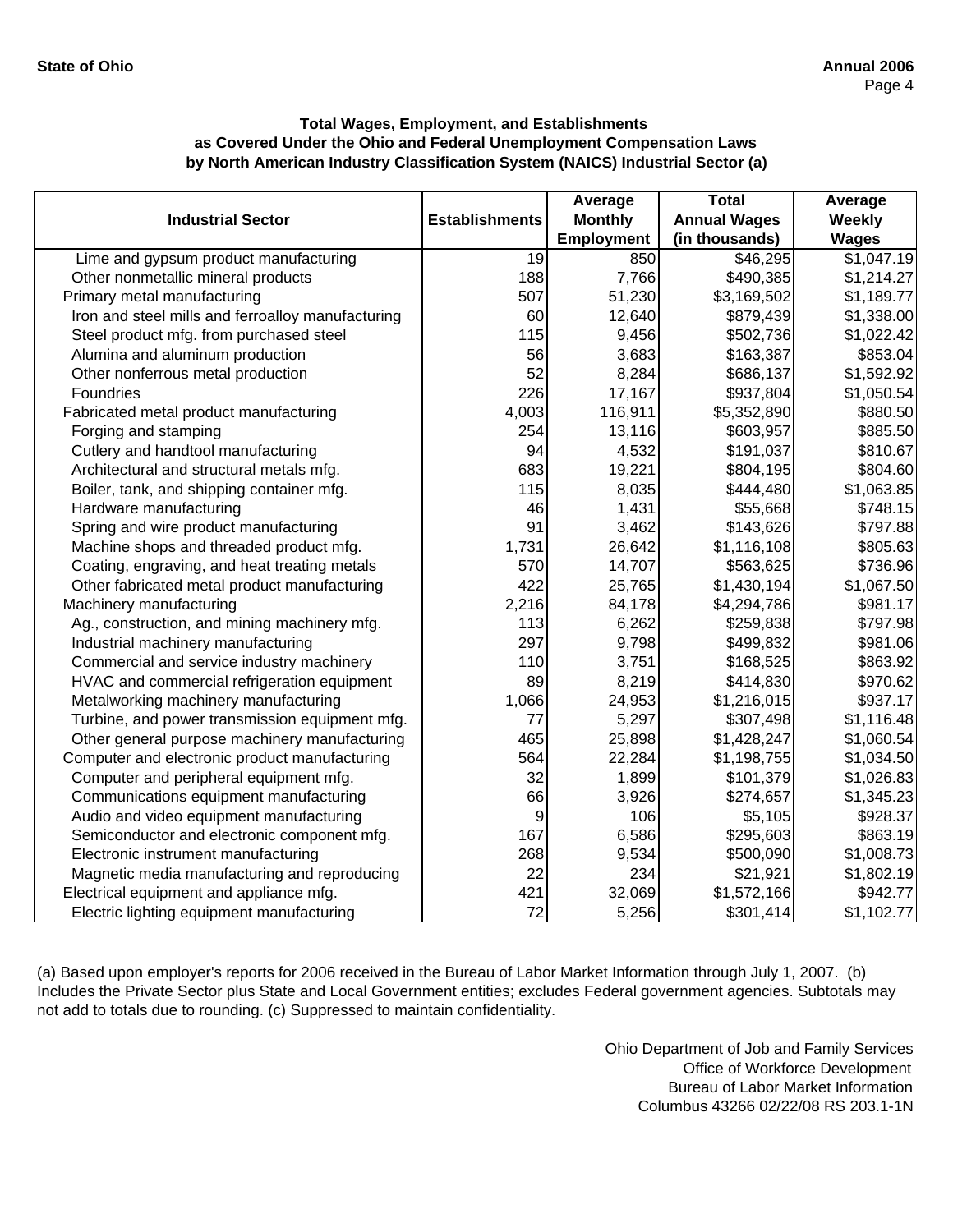|                                               |                       | Average           | <b>Total</b>        | Average      |
|-----------------------------------------------|-----------------------|-------------------|---------------------|--------------|
| <b>Industrial Sector</b>                      | <b>Establishments</b> | <b>Monthly</b>    | <b>Annual Wages</b> | Weekly       |
|                                               |                       | <b>Employment</b> | (in thousands)      | <b>Wages</b> |
| Household appliance manufacturing             | 34                    | 11,139            | \$479,951           | \$828.58     |
| Electrical equipment manufacturing            | 193                   | 9,379             | \$515,251           | \$1,056.46   |
| Other electrical equipment and component mfg. | 123                   | 6,295             | \$275,550           | \$841.85     |
| Transportation equipment manufacturing        | 860                   | 146,034           | \$8,942,733         | \$1,177.63   |
| Motor vehicle manufacturing                   | 30                    | 28,078            | \$2,198,614         | \$1,505.87   |
| Motor vehicle body and trailer manufacturing  | 101                   | 8,528             | \$334,652           | \$754.65     |
| Motor vehicle parts manufacturing             | 549                   | 90,340            | \$4,985,944         | \$1,061.37   |
| Aerospace product and parts manufacturing     | 116                   | 15,817            | \$1,249,372         | \$1,518.98   |
| Railroad rolling stock manufacturing          | 13                    | 348               | \$12,703            | \$701.94     |
| Ship and boat building                        | 12                    | 778               | \$24,964            | \$616.87     |
| Other transportation equipment manufacturing  | 40                    | 2,145             | \$136,485           | \$1,223.63   |
| Furniture and related product manufacturing   | 818                   | 21,297            | \$746,227           | \$673.83     |
| Household and institutional furniture mfg.    | 606                   | 15,823            | \$538,391           | \$654.33     |
| Office furniture and fixtures manufacturing   | 187                   | 4,782             | \$180,686           | \$726.60     |
| Other furniture related product manufacturing | 25                    | 692               | \$27,151            | \$754.52     |
| Miscellaneous manufacturing                   | 1,212                 | 25,528            | \$1,014,586         | \$764.31     |
| Medical equipment and supplies manufacturing  | 448                   | 10,876            | \$468,641           | \$828.67     |
| Other miscellaneous manufacturing             | 764                   | 14,652            | \$545,946           | \$716.54     |
| <b>Wholesale trade</b>                        | 22,920                | 237,789           | \$12,662,863        | \$1,024.10   |
| Merchant wholesalers, durable goods           | 11,111                | 132,890           | \$6,925,281         | \$1,002.17   |
| Motor vehicle and parts merchant wholesalers  | 906                   | 15,053            | \$619,797           | \$791.79     |
| Furniture and furnishing merchant wholesalers | 317                   | 3,237             | \$148,794           | \$884.02     |
| Lumber and const. supply merchant wholesalers | 726                   | 7,695             | \$347,244           | \$867.77     |
| Commercial equip. merchant wholesalers        | 2,142                 | 24,954            | \$1,691,759         | \$1,303.73   |
| Metal and mineral merchant wholesalers        | 602                   | 10,894            | \$595,333           | \$1,050.90   |
| Electric goods merchant wholesalers           | 1,129                 | 12,638            | \$709,916           | \$1,080.27   |
| Hardware and plumbing merchant wholesalers    | 823                   | 11,503            | \$550,444           | \$920.21     |
| Machinery and supply merchant wholesalers     | 3,302                 | 34,172            | \$1,736,758         | \$977.40     |
| Misc. durable goods merchant wholesalers      | 1,164                 | 12,743            | \$525,236           | \$792.63     |
| Merchant wholesalers, nondurable goods        | 4,738                 | 77,418            | \$4,018,316         | \$998.15     |
| Paper and paper product merchant wholesalers  | 536                   | 6,618             | \$388,995           | \$1,130.31   |
| Druggists' goods merchant wholesalers         | 382                   | 9,339             | \$726,203           | \$1,495.38   |
| Apparel and piece goods merchant wholesalers  | 229                   | 2,021             | \$97,500            | \$927.73     |
| Grocery and related product wholesalers       | 1,050                 | 25,472            | \$1,075,526         | \$811.98     |
| Farm product raw material merch. whls.        | 215                   | 2,927             | \$100,734           | \$661.94     |

(a) Based upon employer's reports for 2006 received in the Bureau of Labor Market Information through July 1, 2007. (b) Includes the Private Sector plus State and Local Government entities; excludes Federal government agencies. Subtotals may not add to totals due to rounding. (c) Suppressed to maintain confidentiality.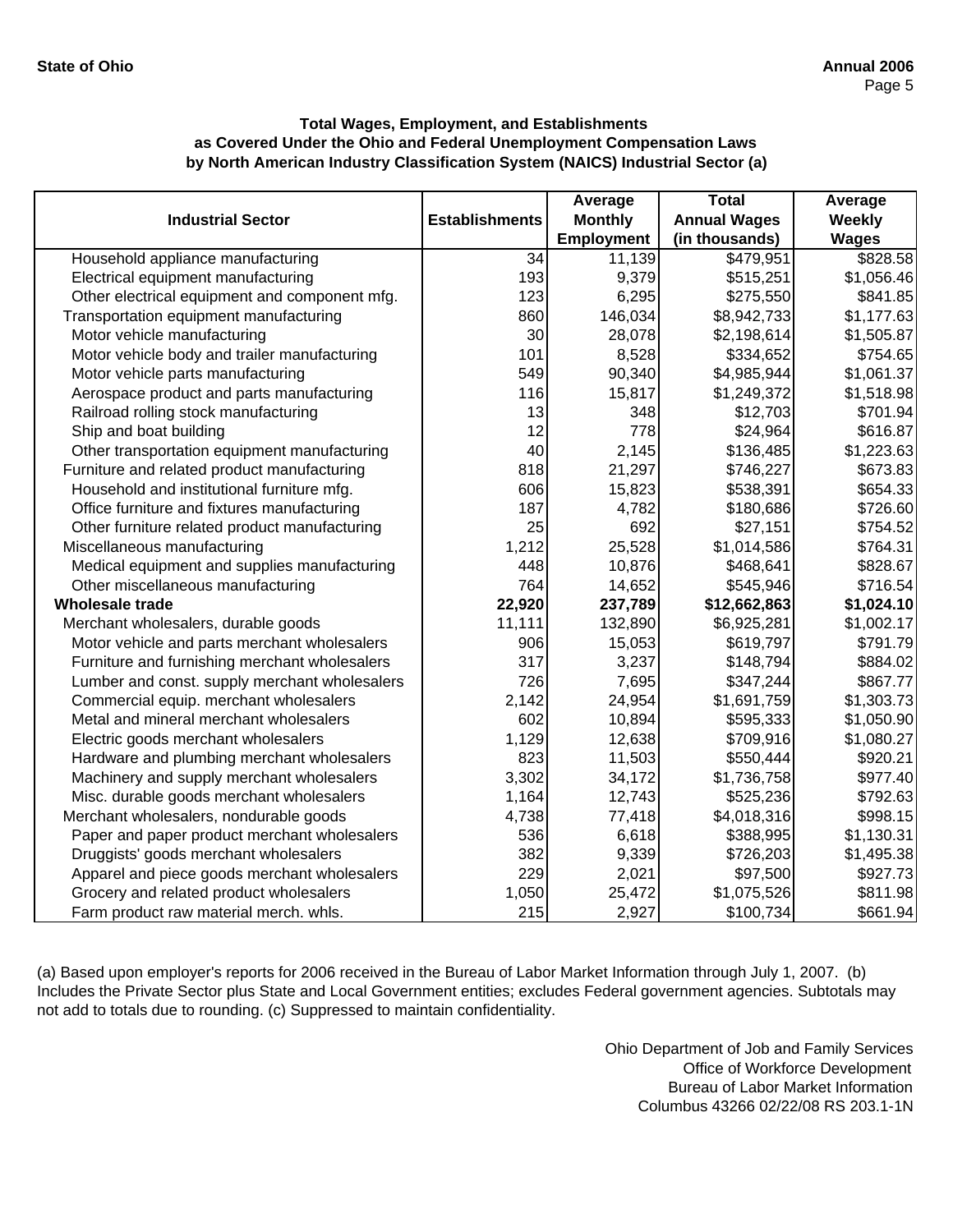|                                                |                       | Average           | <b>Total</b>        | Average       |
|------------------------------------------------|-----------------------|-------------------|---------------------|---------------|
| <b>Industrial Sector</b>                       | <b>Establishments</b> | <b>Monthly</b>    | <b>Annual Wages</b> | <b>Weekly</b> |
|                                                |                       | <b>Employment</b> | (in thousands)      | <b>Wages</b>  |
| Chemical merchant wholesalers                  | 796                   | 8,590             | \$582,291           | \$1,303.60    |
| Petroleum merchant wholesalers                 | 316                   | 3,509             | \$178,352           | \$977.46      |
| Alcoholic beverage merchant wholesalers        | 128                   | 4,847             | \$230,752           | \$915.54      |
| Misc. nondurable goods merchant wholesalers    | 1,086                 | 14,095            | \$637,963           | \$870.40      |
| Electronic markets and agents and brokers      | 7,071                 | 27,481            | \$1,719,267         | \$1,203.13    |
| <b>Retail Trade</b>                            | 37,796                | 604,517           | \$13,883,935        | \$441.67      |
| Motor vehicle and parts dealers                | 4,608                 | 75,550            | \$2,675,236         | \$680.96      |
| Automobile dealers                             | 1,998                 | 48,201            | \$1,893,906         | \$755.62      |
| Other motor vehicle dealers                    | 502                   | 5,135             | \$165,607           | \$620.17      |
| Automotive parts, accessories, and tire stores | 2,109                 | 22,213            | \$615,724           | \$533.06      |
| Furniture and home furnishings stores          | 1,962                 | 19,065            | \$526,844           | \$531.42      |
| Furniture stores                               | 838                   | 10,079            | \$304,154           | \$580.35      |
| Home furnishings stores                        | 1,124                 | 8,987             | \$222,690           | \$476.54      |
| Electronics and appliance stores               | 2,030                 | 20,698            | \$641,411           | \$595.94      |
| Building material and garden supply stores     | 3,203                 | 49,832            | \$1,333,380         | \$514.58      |
| Building material and supplies dealers         | 2,397                 | 42,125            | \$1,157,029         | \$528.19      |
| Lawn and garden equipment and supplies stores  | 806                   | 7,706             | \$176,351           | \$440.08      |
| Food and beverage stores                       | 5,287                 | 109,659           | \$1,970,307         | \$345.54      |
| Grocery stores                                 | 3,363                 | 95,761            | \$1,698,713         | \$341.13      |
| Specialty food stores                          | 893                   | 8,593             | \$189,038           | \$423.06      |
| Beer, wine, and liquor stores                  | 1,031                 | 5,305             | \$82,556            | \$299.27      |
| Health and personal care stores                | 3,101                 | 37,715            | \$1,089,274         | \$555.42      |
| Gasoline stations                              | 3,759                 | 35,401            | \$576,717           | \$313.29      |
| Clothing and clothing accessories stores       | 4,043                 | 49,759            | \$984,496           | \$380.48      |
| Clothing stores                                | 2,397                 | 37,153            | \$712,642           | \$368.87      |
| Shoe stores                                    | 769                   | 5,566             | \$101,577           | \$350.96      |
| Jewelry, luggage, and leather goods stores     | 877                   | 7,040             | \$170,276           | \$465.13      |
| Sporting goods, hobby, book, and music stores  | 2,146                 | 24,467            | \$421,899           | \$331.62      |
| Sporting goods and musical instrument stores   | 1,570                 | 18,448            | \$332,711           | \$346.83      |
| Book, periodical, and music stores             | 576                   | 6,019             | \$89,188            | \$284.98      |
| General merchandise stores                     | 2,083                 | 122,934           | \$2,227,048         | \$348.38      |
| Department stores                              | 557                   | 77,764            | \$1,412,357         | \$349.27      |
| Other general merchandise stores               | 1,525                 | 45,170            | \$814,691           | \$346.85      |
| Miscellaneous store retailers                  | 4,433                 | 36,789            | \$731,668           | \$382.46      |
| Florists                                       | 808                   | 4,314             | \$59,658            | \$265.96      |

(a) Based upon employer's reports for 2006 received in the Bureau of Labor Market Information through July 1, 2007. (b) Includes the Private Sector plus State and Local Government entities; excludes Federal government agencies. Subtotals may not add to totals due to rounding. (c) Suppressed to maintain confidentiality.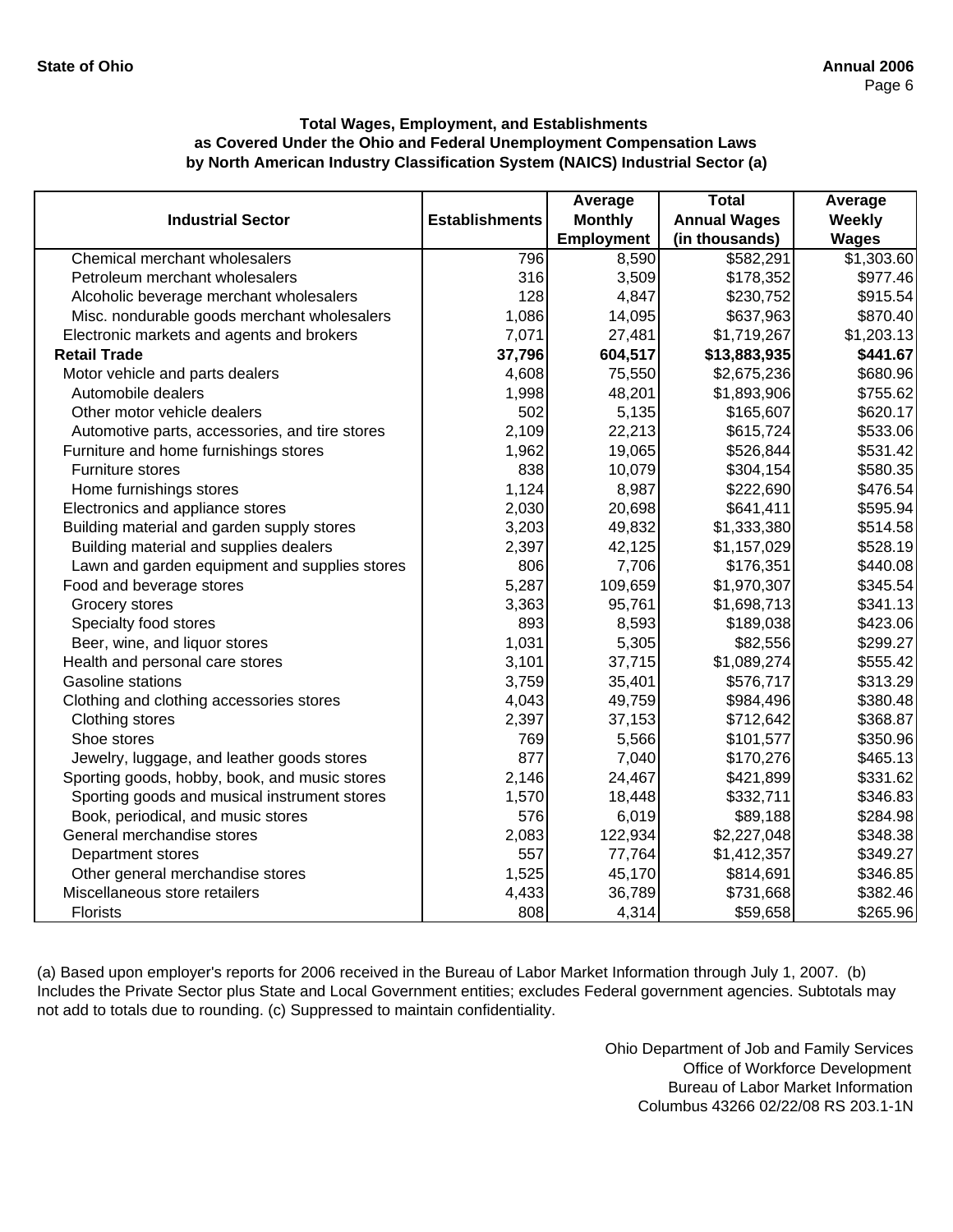|                                              |                       | Average           | <b>Total</b>        | Average        |
|----------------------------------------------|-----------------------|-------------------|---------------------|----------------|
| <b>Industrial Sector</b>                     | <b>Establishments</b> | <b>Monthly</b>    | <b>Annual Wages</b> | <b>Weekly</b>  |
|                                              |                       | <b>Employment</b> | (in thousands)      | <b>Wages</b>   |
| Office supplies, stationery, and gift stores | 1,520                 | 15,664            | \$354,519           | \$435.25       |
| Used merchandise stores                      | 500                   | 4,852             | \$81,596            | \$323.42       |
| Other miscellaneous store retailers          | 1,606                 | 11,960            | \$235,895           | \$379.31       |
| Nonstore retailers                           | 1,142                 | 22,649            | \$705,655           | \$599.15       |
| Electronic shopping and mail-order houses    | 413                   | 10,968            | \$391,938           | \$687.21       |
| Vending machine operators                    | 294                   | 7,301             | \$168,967           | \$445.06       |
| Direct selling establishments                | 435                   | 4,380             | \$144,751           | \$635.60       |
| <b>Transportation and warehousing</b>        | 7,691                 | 174,870           | \$7,001,677         | \$769.98       |
| Air transportation                           | 151                   | 12,550            | \$728,923           | \$1,116.94     |
| Scheduled air transportation                 | 64                    | 7,793             | \$340,663           | \$840.62       |
| Nonscheduled air transportation              | 88                    | 4,757             | \$388,261           | \$1,569.71     |
| Rail transportation                          | 0                     | 0                 | 0                   | $\Omega$       |
| Water transportation                         | 35                    | 965               | \$52,606            | \$1,048.25     |
| Sea, coastal, and Great Lakes transportation | 19                    | 676               | \$38,375            | \$1,091.42     |
| Inland water transportation                  | 16                    | 289               | \$14,231            | \$947.23       |
| Truck transportation                         | 4,706                 | 67,920            | \$2,809,742         | \$795.56       |
| General freight trucking                     | 3,042                 | 52,530            | \$2,235,236         | \$818.31       |
| Specialized freight trucking                 | 1,664                 | 15,390            | \$574,505           | \$717.90       |
| Transit and ground passenger transportation  | 344                   | 7,898             | \$146,234           | \$356.10       |
| Urban transit systems                        | 7                     | 105               | \$2,237             | \$410.94       |
| Interurban and rural bus transportation      | 9                     | 448               | \$8,871             | \$380.56       |
| Taxi and limousine service                   | 156                   | 1,187             | \$18,877            | \$305.81       |
| School and employee bus transportation       | 42                    | 3,454             | \$63,110            | \$351.35       |
| Charter bus industry                         | 45                    | 1,060             | \$22,797            | \$413.73       |
| Other ground passenger transportation        | 86                    | 1,644             | \$30,343            | \$355.04       |
| Pipeline transportation                      | 77                    | 982               | \$72,644            | \$1,422.37     |
| Pipeline transportation of crude oil         | 8                     | 377               | \$31,750            | \$1,618.13     |
| Pipeline transportation of natural gas       | 40                    | 370               | \$22,184            | \$1,154.06     |
| Other pipeline transportation                | 29                    | 235               | \$18,709            | \$1,529.96     |
| Scenic and sightseeing transportation        | 27                    | 267               | \$5,593             | \$403.08       |
| Scenic and sightseeing transportation, land  | 11                    | 165               | \$3,990             | \$464.54       |
| Scenic and sightseeing transportation, water | 0                     | 0                 | O                   | $\overline{0}$ |
| Scenic and sightseeing transportation, other | 0                     |                   |                     | $\mathbf 0$    |
| Support activities for transportation        | 1,242                 | 18,496            | \$686,192           | \$713.44       |
| Support activities for air transportation    | 154                   | 3,239             | \$128,128           | \$760.79       |

(a) Based upon employer's reports for 2006 received in the Bureau of Labor Market Information through July 1, 2007. (b) Includes the Private Sector plus State and Local Government entities; excludes Federal government agencies. Subtotals may not add to totals due to rounding. (c) Suppressed to maintain confidentiality.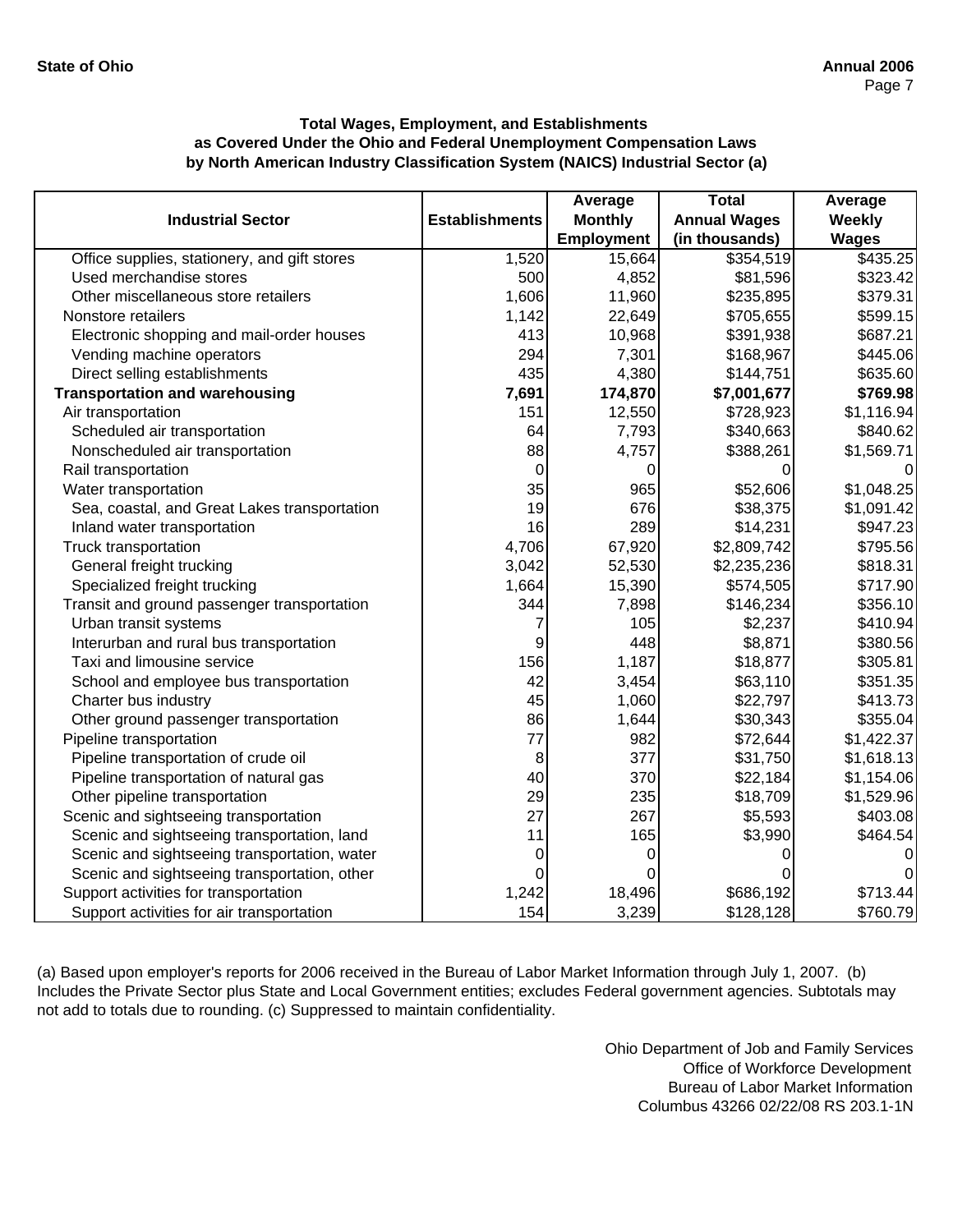|                                               |                       | Average           | <b>Total</b>        | Average        |
|-----------------------------------------------|-----------------------|-------------------|---------------------|----------------|
| <b>Industrial Sector</b>                      | <b>Establishments</b> | <b>Monthly</b>    | <b>Annual Wages</b> | Weekly         |
|                                               |                       | <b>Employment</b> | (in thousands)      | <b>Wages</b>   |
| Support activities for rail transportation    | 51                    | 1,171             | \$31,950            | \$524.50       |
| Support activities for water transportation   | 42                    | 937               | \$34,434            | \$706.46       |
| Support activities for road transportation    | 366                   | 2,611             | \$74,980            | \$552.19       |
| Freight transportation arrangement            | 521                   | 8,496             | \$362,500           | \$820.48       |
| Other support activities for transportation   | 108                   | 2,041             | \$54,200            | \$510.69       |
| Postal service                                | 0                     | 0                 | O                   | $\mathbf 0$    |
| Couriers and messengers                       | 500                   | 30,405            | \$1,202,249         | \$760.40       |
| Couriers                                      | 319                   | 29,368            | \$1,173,158         | \$768.19       |
| Local messengers and local delivery           | 181                   | 1,036             | \$29,091            | \$539.79       |
| Warehousing and storage                       | 605                   | 35,317            | \$1,295,078         | \$705.19       |
| <b>Information</b>                            | 4,235                 | 88,633            | \$4,551,988         | \$987.65       |
| Publishing industries, except Internet        | 1,094                 | 31,405            | \$1,593,619         | \$975.87       |
| Newspaper, book, and directory publishers     | 783                   | 27,863            | \$1,316,083         | \$908.35       |
| Software publishers                           | 311                   | 3,541             | \$277,536           | \$1,507.10     |
| Motion picture and sound recording industries | 511                   | 6,135             | \$109,184           | \$342.27       |
| Motion picture and video industries           | 460                   | 5,835             | \$97,869            | \$322.54]      |
| Sound recording industries                    | 50                    | 299               | \$11,315            | \$726.94       |
| Broadcasting, except Internet                 | 263                   | 8,611             | \$413,200           | \$922.81       |
| Radio and television broadcasting             | 232                   | 8,174             | \$395,879           | \$931.44       |
| Cable and other subscription programming      | 31                    | 437               | \$17,321            | \$761.50       |
| Internet publishing and broadcasting          | 78                    | 3,563             | \$261,786           | \$1,413.12     |
| Telecommunications                            | 1,479                 | 29,071            | \$1,648,395         | \$1,090.44     |
| Wired telecommunications carriers             | 762                   | 14,760            | \$953,854           | \$1,242.77     |
| Wireless telecommunications carriers          | 326                   | 4,317             | \$235,258           | \$1,047.92     |
| <b>Telecommunication resellers</b>            | 158                   | 2,266             | \$115,992           | \$984.50       |
| Satellite telecommunications                  | 20                    | 51                | \$4,233             | \$1,583.40     |
| Cable and other program distribution          | 198                   | 7,528             | \$330,202           | \$843.48       |
| Other telecommunications                      | 16                    | 148               | \$8,855             | \$1,150.56     |
| ISPs, search portals, and data processing     | 697                   | 8,933             | \$492,382           | \$1,059.94     |
| ISPs and web search portals                   | 398                   | 4,252             | \$279,896           | \$1,265.98     |
| Data processing and related services          | 299                   | 4,682             | \$212,485           | \$872.85       |
| Other information services                    | 114                   | 916               | \$33,421            | \$701.52       |
| <b>Finance and insurance</b>                  | 18,231                | 230,688           | \$12,927,200        | \$1,077.65     |
| Monetary authorities - Central Banks          | 0                     | 0                 |                     | $\overline{0}$ |
| Credit intermediation and related activities  | 7,862                 | 114,225           | \$5,514,821         | \$928.48       |

(a) Based upon employer's reports for 2006 received in the Bureau of Labor Market Information through July 1, 2007. (b) Includes the Private Sector plus State and Local Government entities; excludes Federal government agencies. Subtotals may not add to totals due to rounding. (c) Suppressed to maintain confidentiality.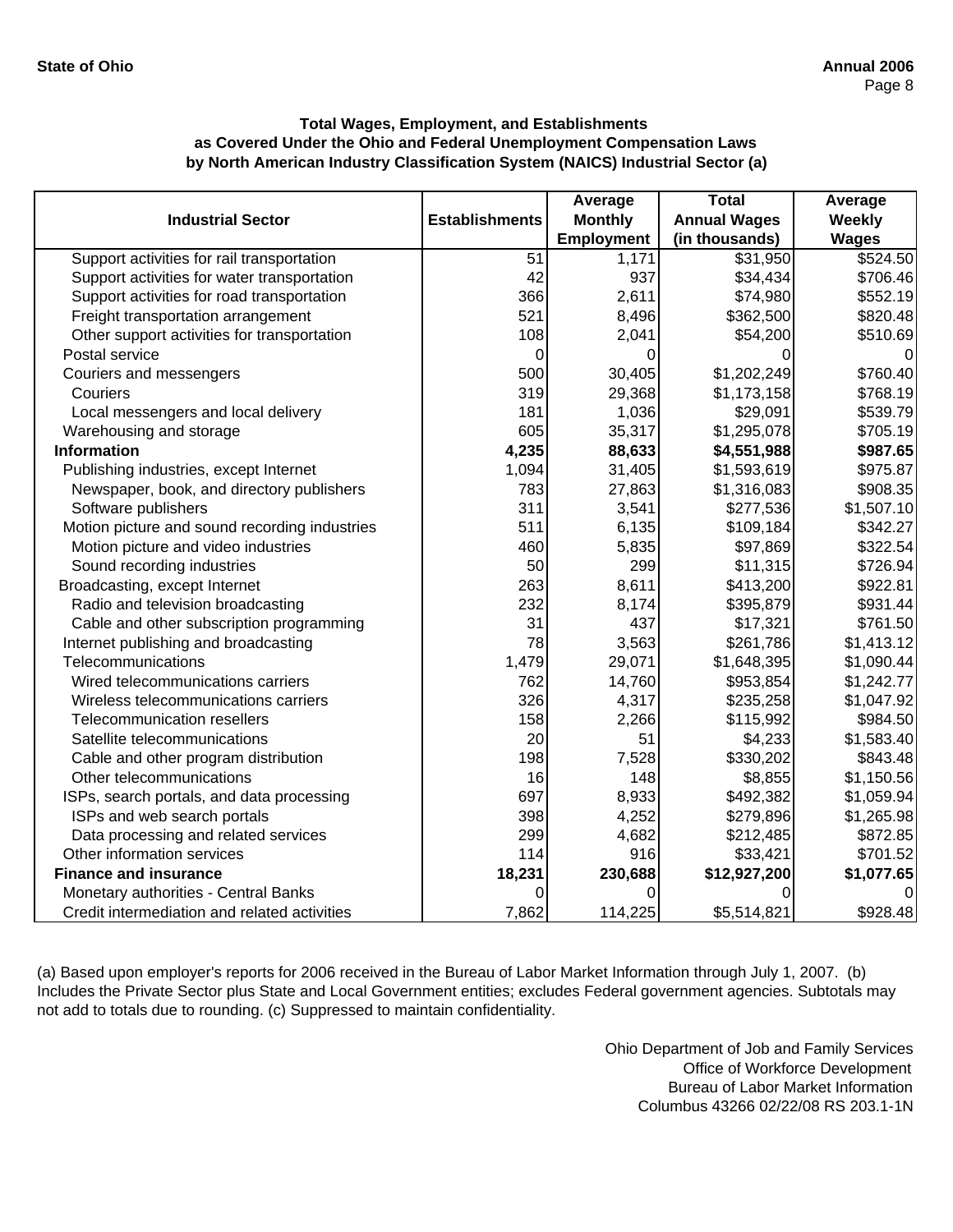|                                               |                       | Average           | <b>Total</b>        | Average       |
|-----------------------------------------------|-----------------------|-------------------|---------------------|---------------|
| <b>Industrial Sector</b>                      | <b>Establishments</b> | <b>Monthly</b>    | <b>Annual Wages</b> | <b>Weekly</b> |
|                                               |                       | <b>Employment</b> | (in thousands)      | <b>Wages</b>  |
| Depository credit intermediation              | 4,338                 | 72,229            | \$3,487,218         | \$928.46      |
| Nondepository credit intermediation           | 1,807                 | 27,317            | \$1,385,848         | \$975.62      |
| Activities related to credit intermediation   | 1,717                 | 14,679            | \$641,754           | \$840.77      |
| Securities, commodity contracts, investments  | 2,894                 | 16,549            | \$1,696,650         | \$1,971.62    |
| Securities and commodity contracts brokerages | 1,501                 | 10,840            | \$1,170,950         | \$2,077.27    |
| Securities and commodity exchanges            | 4                     | 3                 | \$301               | \$1,928.12    |
| Other financial investment activities         | 1,389                 | 5,706             | \$525,399           | \$1,770.88    |
| Insurance carriers and related activities     | 7,344                 | 97,927            | \$5,590,885         | \$1,097.92    |
| Insurance carriers                            | 1,677                 | 63,669            | \$3,938,037         | \$1,189.46    |
| Insurance agencies, brokerages, and related   | 5,667                 | 34,258            | \$1,652,848         | \$927.83      |
| Funds, trusts, and other financial vehicles   | O                     | 0                 |                     | 0             |
| Insurance and employee benefit funds          | 61                    | 389               | \$16,909            | \$836.29      |
| Other investment pools and funds              | ∩                     | 0                 |                     | 0             |
| Real estate and rental and leasing            | 10,748                | 68,100            | \$2,251,227         | \$635.73      |
| Real estate                                   | 8,174                 | 44,705            | \$1,510,064         | \$649.58      |
| Lessors of real estate                        | 3,325                 | 20,113            | \$586,383           | \$560.65      |
| Offices of real estate agents and brokers     | 2,242                 | 8,699             | \$359,669           | \$795.12      |
| Activities related to real estate             | 2,607                 | 15,893            | \$564,012           | \$682.48      |
| Rental and leasing services                   | 2,458                 | 22,789            | \$705,963           | \$595.73      |
| Automotive equipment rental and leasing       | 597                   | 7,095             | \$255,522           | \$692.58      |
| Consumer goods rental                         | 1,313                 | 10,467            | \$225,127           | \$413.62      |
| General rental centers                        | 232                   | 1,863             | \$59,397            | \$613.08      |
| Machinery and equipment rental and leasing    | 317                   | 3,364             | \$165,916           | \$948.54      |
| Lessors of nonfinancial intangible assets     | 117                   | 606               | \$35,201            | \$1,117.21    |
| <b>Professional and technical services</b>    | 28,908                | 239,136           | \$13,401,924        | \$1,077.75    |
| Professional and technical services           | 28,908                | 239,136           | \$13,401,924        | \$1,077.75    |
| Legal services                                | 6,037                 | 38,613            | \$2,107,525         | \$1,049.62    |
| Accounting and bookkeeping services           | 4,149                 | 31,432            | \$1,464,214         | \$895.85      |
| Architectural and engineering services        | 3,615                 | 41,740            | \$2,392,819         | \$1,102.44    |
| Specialized design services                   | 1,010                 | 6,061             | \$299,559           | \$950.40      |
| Computer systems design and related services  | 4,801                 | 44,232            | \$3,231,937         | \$1,405.15    |
| Management and technical consulting services  | 4,831                 | 24,421            | \$1,508,395         | \$1,187.81    |
| Scientific research and development services  | 620                   | 15,079            | \$1,112,300         | \$1,418.54    |
| Advertising and related services              | 1,564                 | 15,260            | \$648,635           | \$817.40      |
| Other professional and technical services     | 2,282                 | 22,297            | \$636,539           | \$549.02      |

(a) Based upon employer's reports for 2006 received in the Bureau of Labor Market Information through July 1, 2007. (b) Includes the Private Sector plus State and Local Government entities; excludes Federal government agencies. Subtotals may not add to totals due to rounding. (c) Suppressed to maintain confidentiality.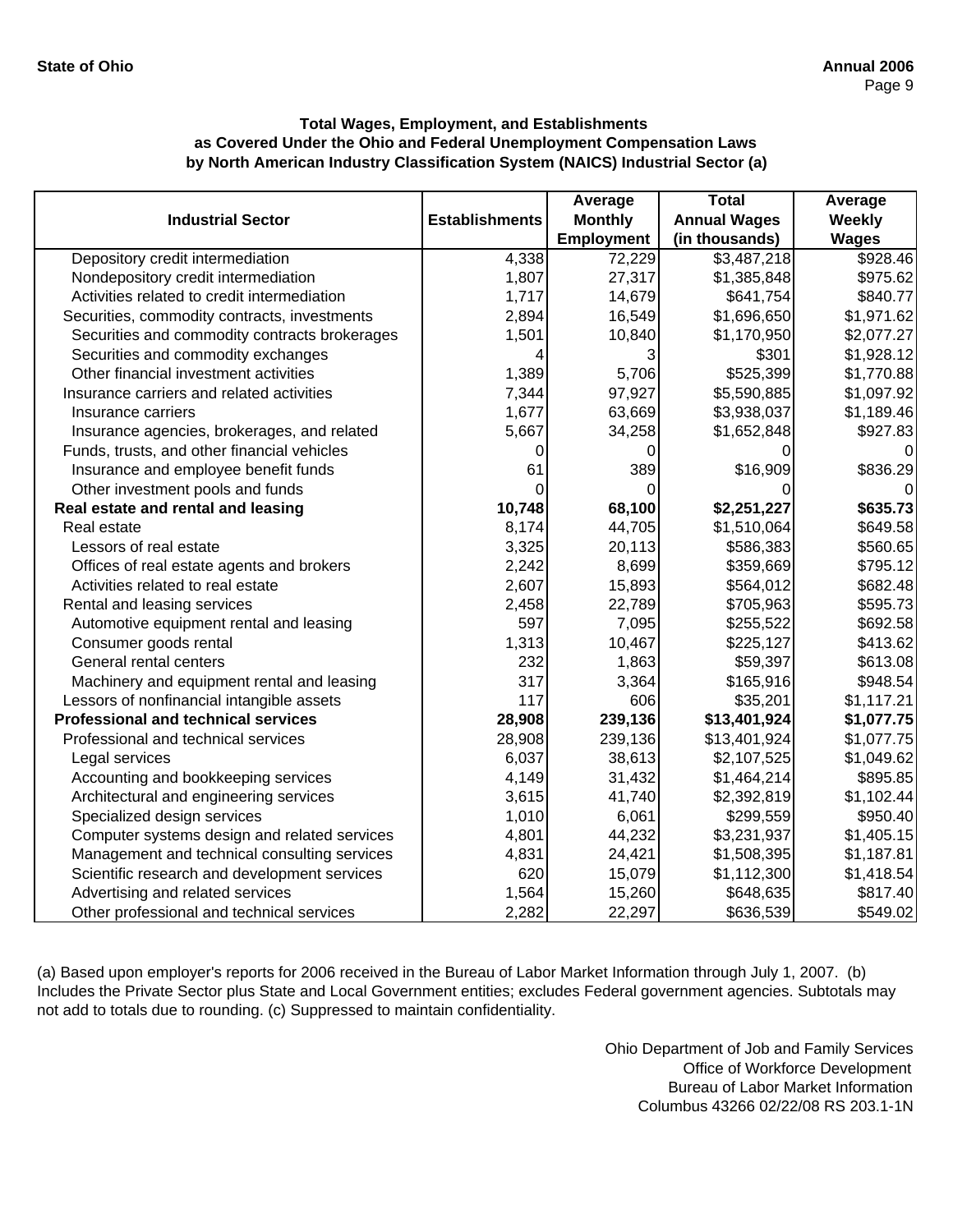|                                                |                       | Average           | <b>Total</b>        | Average       |
|------------------------------------------------|-----------------------|-------------------|---------------------|---------------|
| <b>Industrial Sector</b>                       | <b>Establishments</b> | <b>Monthly</b>    | <b>Annual Wages</b> | <b>Weekly</b> |
|                                                |                       | <b>Employment</b> | (in thousands)      | <b>Wages</b>  |
| <b>Management of companies and enterprises</b> | 1,485                 | 101,868           | \$8,746,260         | \$1,651.13    |
| Management of companies and enterprises        | 1,485                 | 101,868           | \$8,746,260         | \$1,651.13    |
| <b>Administrative and waste services</b>       | 15,743                | 314,840           | \$8,039,731         | \$491.08      |
| Administrative and support services            | 14,838                | 300,705           | \$7,395,671         | \$472.96      |
| Office administrative services                 | 1,302                 | 15,217            | \$822,421           | \$1,039.37    |
| Facilities support services                    | 65                    | 2,585             | \$87,518            | \$651.15      |
| <b>Employment services</b>                     | 2,666                 | 145,610           | \$3,055,066         | \$403.48]     |
| <b>Business support services</b>               | 1,245                 | 32,434            | \$1,012,629         | \$600.40      |
| Travel arrangement and reservation services    | 770                   | 4,324             | \$133,402           | \$593.27      |
| Investigation and security services            | 806                   | 23,434            | \$522,354           | \$428.65      |
| Services to buildings and dwellings            | 7,218                 | 64,584            | \$1,281,866         | \$381.69      |
| Other support services                         | 766                   | 12,517            | \$480,416           | \$738.10      |
| Waste management and remediation services      | 905                   | 14,135            | \$644,060           | \$876.23      |
| Waste collection                               | 346                   | 4,026             | \$145,610           | \$695.50      |
| Waste treatment and disposal                   | 184                   | 5,458             | \$267,727           | \$943.29      |
| Remediation and other waste services           | 375                   | 4,651             | \$230,723           | \$954.02      |
| <b>Educational services</b>                    | 2,644                 | 86,569            | \$2,610,718         | \$579.96      |
| <b>Educational services</b>                    | 2,644                 | 86,569            | \$2,610,718         | \$579.96      |
| Elementary and secondary schools               | 680                   | 37,719            | \$930,481           | \$474.40      |
| Junior colleges                                | 35                    | 1,799             | \$58,854            | \$629.19      |
| Colleges and universities                      | 121                   | 31,934            | \$1,256,652         | \$756.75      |
| Business, computer, and management training    | 312                   | 2,605             | \$107,780           | \$795.58      |
| Technical and trade schools                    | 277                   | 3,031             | \$94,445            | \$599.27      |
| Other schools and instruction                  | 973                   | 7,460             | \$102,646           | \$264.62      |
| <b>Educational support services</b>            | 245                   | 2,020             | \$59,861            | \$569.81      |
| Health care and social assistance              | 25,565                | 677,798           | \$24,907,120        | \$706.67      |
| Ambulatory health care services                | 18,063                | 221,354           | \$10,304,252        | \$895.21      |
| Offices of physicians                          | 6,974                 | 80,719            | \$5,659,143         | \$1,348.25    |
| Offices of dentists                            | 4,187                 | 30,232            | \$1,241,086         | \$789.46      |
| Offices of other health practitioners          | 4,308                 | 27,403            | \$890,592           | \$625.00      |
| Outpatient care centers                        | 874                   | 24,320            | \$977,536           | \$772.96      |
| Medical and diagnostic laboratories            | 538                   | 7,150             | \$297,581           | \$800.35      |
| Home health care services                      | 882                   | 40,484            | \$912,854           | \$433.62      |
| Other ambulatory health care services          | 300                   | 11,046            | \$325,460           | \$566.63      |
| Hospitals                                      | 213                   | 221,472           | \$9,361,792         | \$812.90      |

(a) Based upon employer's reports for 2006 received in the Bureau of Labor Market Information through July 1, 2007. (b) Includes the Private Sector plus State and Local Government entities; excludes Federal government agencies. Subtotals may not add to totals due to rounding. (c) Suppressed to maintain confidentiality.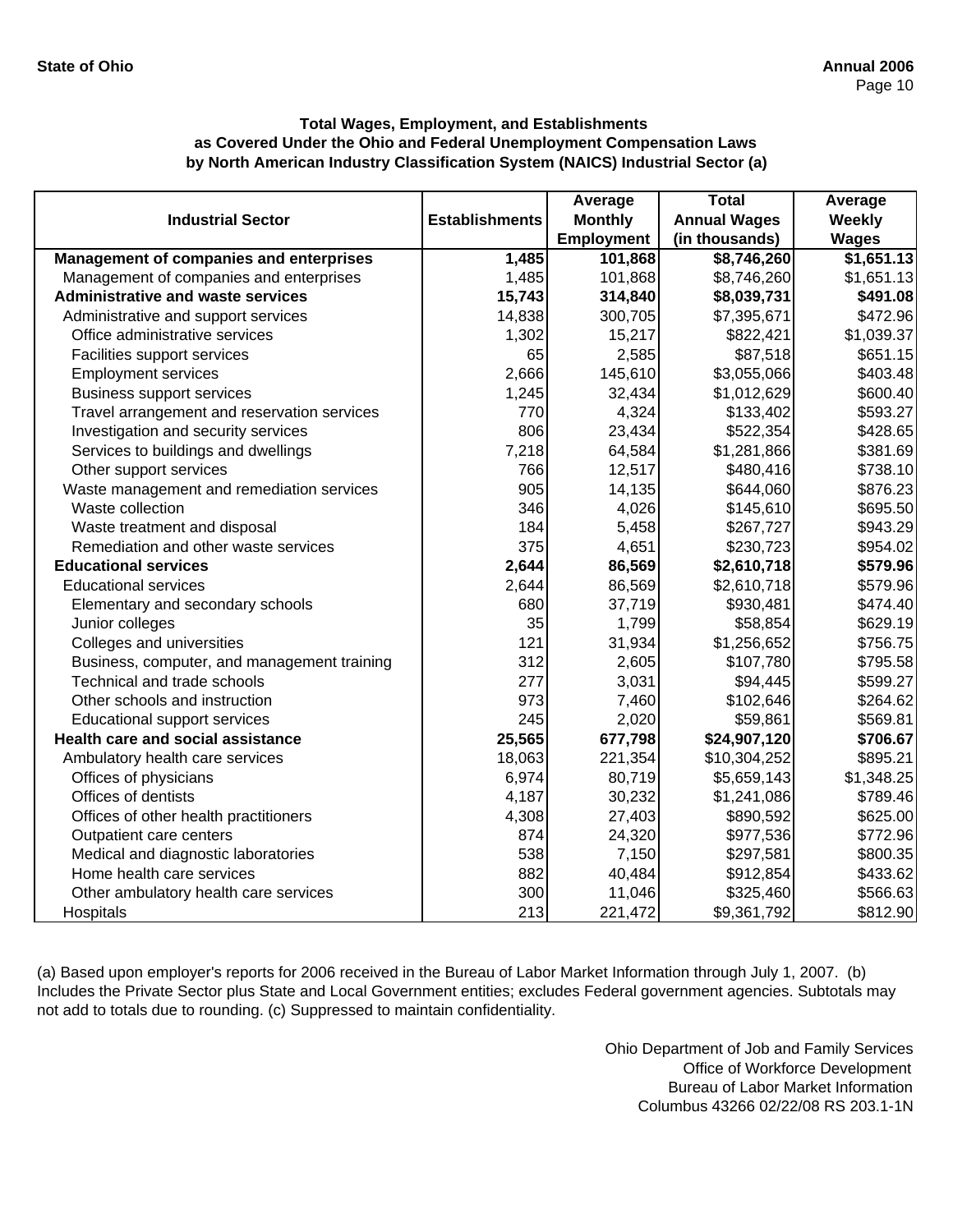|                                              |                       | Average           | <b>Total</b>        | Average       |
|----------------------------------------------|-----------------------|-------------------|---------------------|---------------|
| <b>Industrial Sector</b>                     | <b>Establishments</b> | <b>Monthly</b>    | <b>Annual Wages</b> | <b>Weekly</b> |
|                                              |                       | <b>Employment</b> | (in thousands)      | <b>Wages</b>  |
| General medical and surgical hospitals       | 183                   | 217,634           | \$9,222,065         | \$814.88      |
| Psychiatric and substance abuse hospitals    | 10                    | 1,163             | \$46,139            | \$763.04      |
| Other hospitals                              | 20                    | 2,676             | \$93,588            | \$672.56      |
| Nursing and residential care facilities      | 3,225                 | 160,476           | \$3,778,217         | \$452.77      |
| Nursing care facilities                      | 985                   | 103,125           | \$2,521,337         | \$470.17      |
| Residential mental health facilities         | 1,284                 | 23,629            | \$522,003           | \$424.85      |
| Community care facilities for the elderly    | 671                   | 28,887            | \$616,357           | \$410.33      |
| Other residential care facilities            | 286                   | 4,835             | \$118,520           | \$471.40      |
| Social assistance                            | 4,065                 | 74,496            | \$1,462,859         | \$377.63      |
| Individual and family services               | 1,443                 | 33,891            | \$751,621           | \$426.50      |
| Emergency and other relief services          | 327                   | 4,399             | \$110,842           | \$484.58      |
| Vocational rehabilitation service            | 260                   | 9,503             | \$170,598           | \$345.21      |
| Child day care services                      | 2,035                 | 26,703            | \$429,798           | \$309.54      |
| Arts, entertainment, and recreation          | 3,850                 | 65,923            | \$1,667,479         | \$486.42      |
| Performing arts and spectator sports         | 889                   | 13,748            | \$829,950           | \$1,160.98    |
| Performing arts companies                    | 186                   | 3,210             | \$89,981            | \$539.15      |
| Spectator sports                             | 186                   | 5,250             | \$543,985           | \$1,992.81    |
| Promoters of performing arts and sports      | 235                   | 4,160             | \$148,716           | \$687.46      |
| Agents and managers for public figures       | 55                    | 367               | \$27,996            | \$1,467.33    |
| Independent artists, writers, and performers | 227                   | 762               | \$19,273            | \$486.73      |
| Museums, historical sites, zoos, and parks   | 174                   | 5,554             | \$143,018           | \$495.17      |
| Amusements, gambling, and recreation         | 2,787                 | 46,621            | \$694,511           | \$286.48      |
| Amusement parks and arcades                  | 80                    | 5,334             | \$97,160            | \$350.27      |
| <b>Gambling industries</b>                   | 17                    | 133               | \$4,042             | \$586.33      |
| Other amusement and recreation industries    | 2,690                 | 41,154            | \$593,308           | \$277.25      |
| <b>Accommodation and food services</b>       | 22,093                | 434,689           | \$5,257,940         | \$232.62      |
| Accommodation                                | 1,585                 | 34,271            | \$580,684           | \$325.85      |
| Traveler accommodation                       | 1,335                 | 32,382            | \$556,044           | \$330.23      |
| RV parks and recreational camps              | 197                   | 1,601             | \$20,595            | \$247.44      |
| Rooming and boarding houses                  | 54                    | 289               | \$4,045             | \$269.33      |
| Food services and drinking places            | 20,508                | 400,418           | \$4,677,256         | \$224.63      |
| Full-service restaurants                     | 6,298                 | 178,649           | \$2,261,027         | \$243.38      |
| Limited-service eating places                | 10,345                | 189,858           | \$2,030,321         | \$205.65      |
| Special food services                        | 866                   | 14,093            | \$195,846           | \$267.23      |
| Drinking places, alcoholic beverages         | 2,999                 | 17,818            | \$190,063           | \$205.13      |

(a) Based upon employer's reports for 2006 received in the Bureau of Labor Market Information through July 1, 2007. (b) Includes the Private Sector plus State and Local Government entities; excludes Federal government agencies. Subtotals may not add to totals due to rounding. (c) Suppressed to maintain confidentiality.